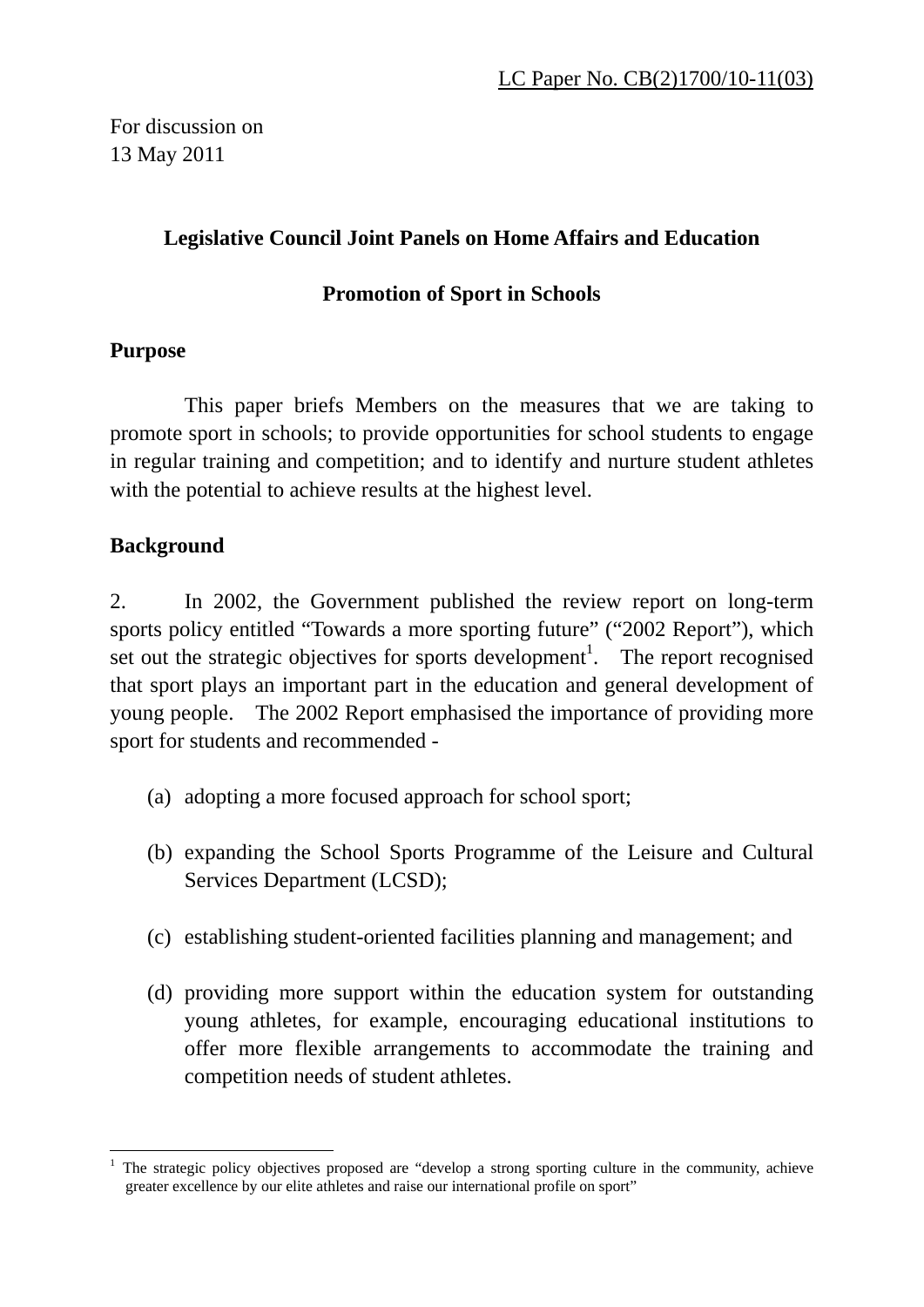3. Separately, in its report on education reform issued in September 2000, the Education Commission (EC) emphasised that physical development should be one of the "five types of essential learning experience" within the framework of the curriculum. Accordingly, physical education was identified as a Key Learning Area (KLA) in respect of which the EC recommended that "every student should gain a balanced exposure in all eight KLAs". In addition, "to lead a healthy lifestyle and develop an interest in and appreciation of aesthetic and physical activities" has been identified as one of the learning goals of the school curriculum.

4. The Administration has undertaken a number of measures – many in collaboration with relevant stakeholders – in line with the objectives described in paragraphs 2 and 3 above, with a view to promoting sport in schools and strengthening support for student athletes. These measures are elaborated in ensuing paragraphs. In recent years, Hong Kong student athletes have recorded improved results in both local and overseas competitions - most notably a Hong Kong student won two gold medals at the World University Games in 2009, which is the best result ever achieved by a Hong Kong student athlete at this level. Hong Kong students have also achieved good results in Schools Interport Championships. For example, in the secondary section, Hong Kong student athletes have in recent years won championships in basketball (2008), hockey (boys) (2008), swimming (2008 and 2010), handball (boys) (2009), table-tennis (2009), athletics (2010), and cross country running (2010). Between 2006 and early 2011, the number of student athletes supported by the Hong Kong Sports Institute (HKSI) increased from some 300 to about 600, indicating a steady improvement in the standard of our student athletes and an increase support from the HKSI for high-level student athletes and young athletes with potential.

#### **A more focused approach to school sport**

# *(A) Physical Education (PE) in schools*

5. The promotion of sport in schools mainly begins with PE lessons, for which schools are required to allocate at least 5% of total lesson time. The Education Bureau (EDB) encourages schools to provide opportunities for students to develop their potential through a three-tier system, as outlined below.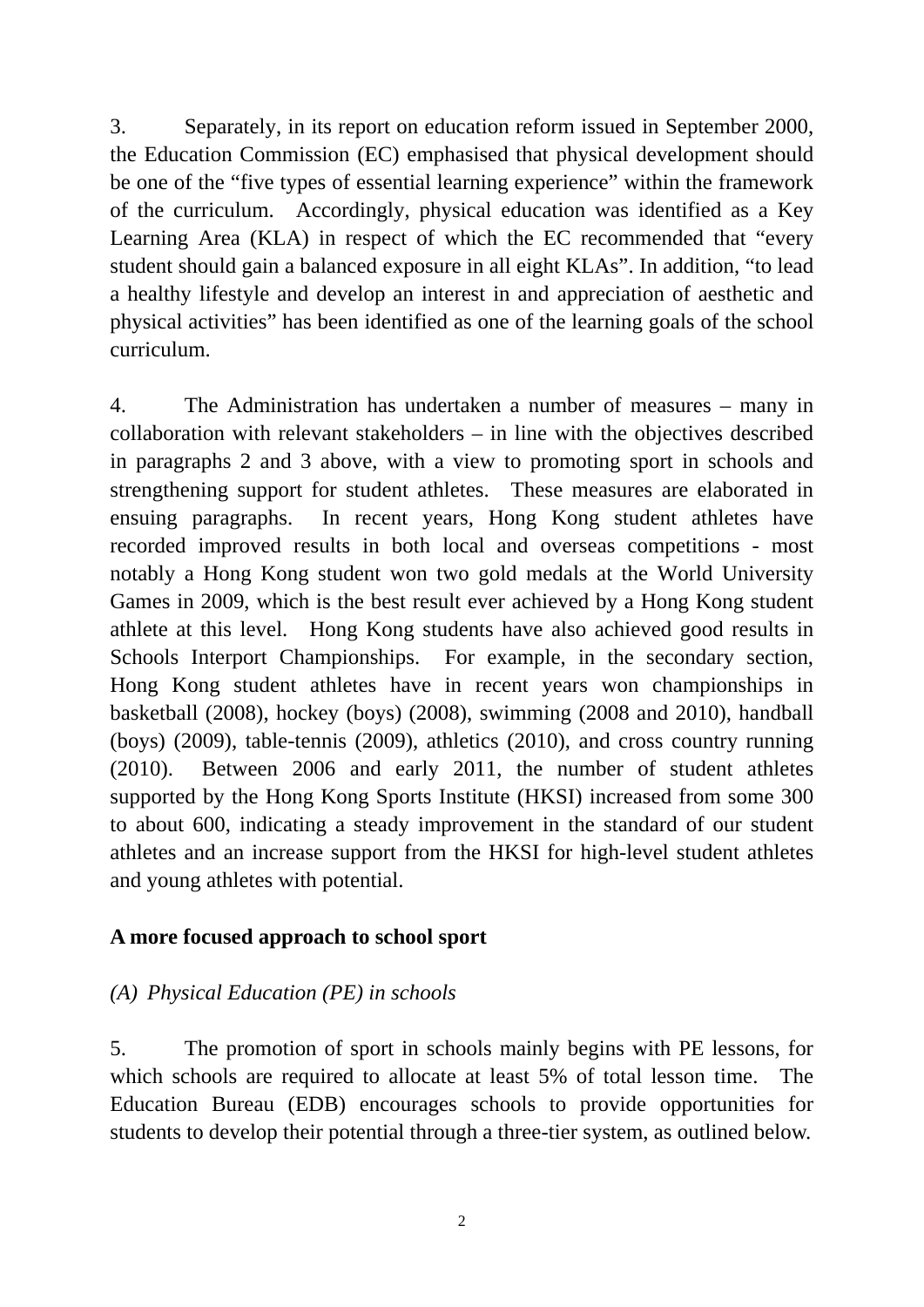# **Level 1** – Whole-class (school-based)

6. EDB encourages schools to engage students in various physical activities through PE lessons and recommends that students should learn the basic skills in at least eight different physical activities in not less than four areas to gain an all-around development in sport. This provides the exposure conducive to discovering students' potential and developing their interests, as well as allowing teachers to identify students' talents and adopt teaching strategies to meet their needs, e.g. through appropriate grouping with enrichment activities and extended learning.

7. At senior secondary level, students with sporting potential may opt to study the PE Elective for the Hong Kong Diploma of Secondary Education. The number of students taking this subject has increased from about 800 in the 2009-12 cohort to about 1 000 in the 2010-13 cohort. Students may also study Applied Learning courses that allow them to integrate physical skills with theoretical learning and gain an understanding of sports-related professions.

**Level 2** – Pull-out (school-based)

8. EDB encourages schools to organise - or to make use of the LCSD's School Sports Programme (see paragraphs 13 to 14 below) - to provide "pull-out" programmes such as interest groups and team training to provide students with systematic and intensive training in selected sports outside the classroom and to give them the chance to compete in inter-school sports events.

**Level 3** – Off-site support for the exceptionally gifted

9. Elite training is not under EDB's purview. However, it provides a subvention to the Hong Kong School Sports Federation (HKSSF) (see paragraph 11 below) to organise and train Hong Kong student teams to compete in national and international events. It also encourages schools to refer students with exceptional potential to "national sport associations" (NSAs) for further training; allows teachers and school administrators to take leave to take student teams to international sports events; and helps schools to make arrangements for high-level student athletes to attend make-up classes, defer studies or apply for leave to take part in training and competitions.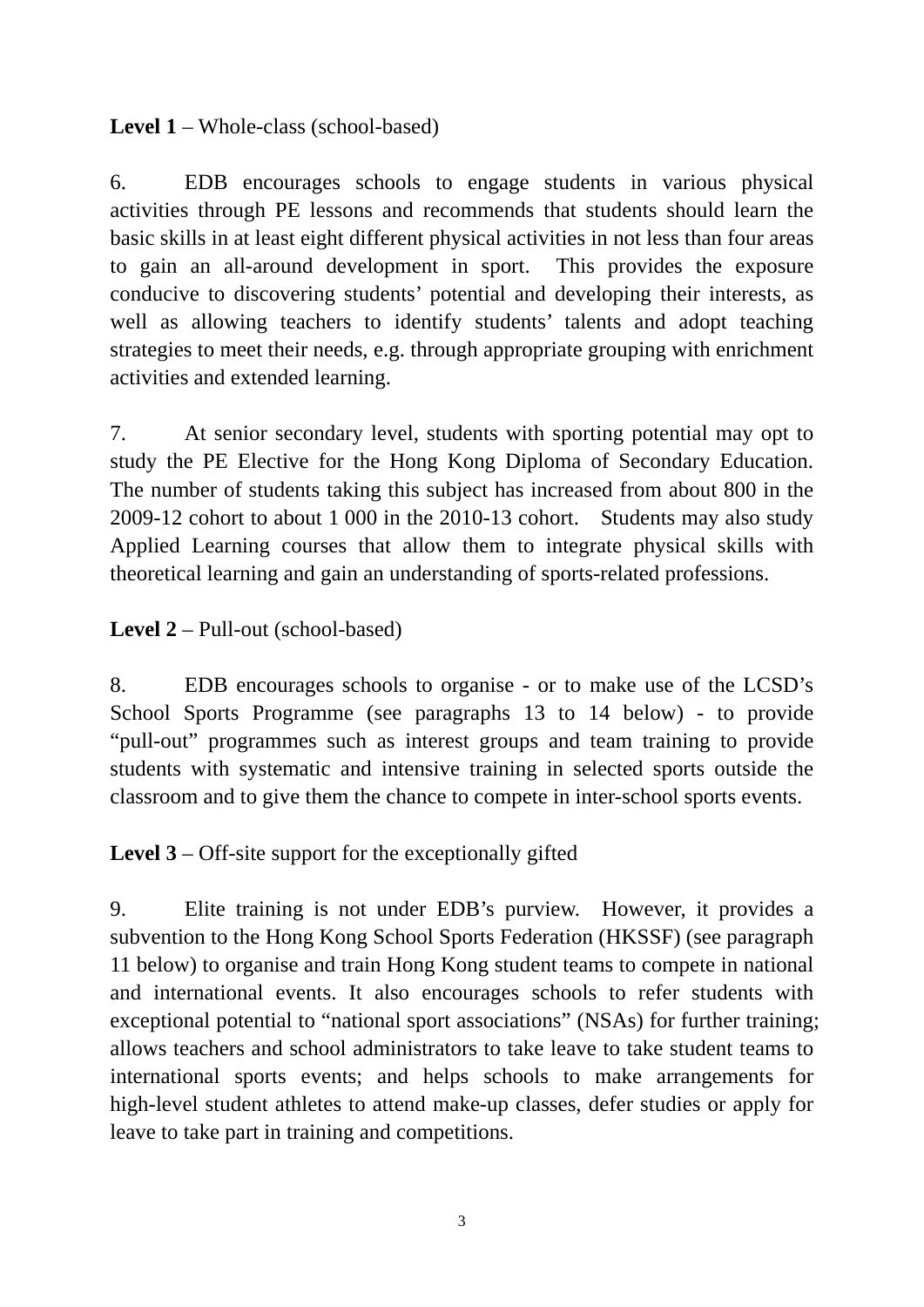# *(B) Support for schools' sports organisations*

10. The HKSSF organises inter-school competitions in 13 sports for primary schools and 23 sports for secondary schools. In 2009-10, over 95% of all schools and about 15% of all students in Hong Kong took part in inter-school sports competitions. The total number of teams participating exceeded 20 000, involving more than 123 000 students.

11. In 2010-11, EDB provided a subvention of about \$12 million to the HKSSF to help cover its administrative costs, staff wages and around 50% of the programme costs for inter-school sports competitions. In the same year, LCSD provided about \$6.6 million under the Sports Subvention Scheme to support the HKSSF's work. The current levels of subvention from EDB and LCSD respectively have increased by 18.6% and 14.5% since 2006-07.

12. Other organisations involved in the promotion of sport for students include the University Sports Federation of Hong Kong, China (USFHK), the Hong Kong Paralympic Committee and the Sports Association for the Physically Disabled (HKPC&SAPD), and the Hong Kong Sport Association for the Mentally Handicapped (HKSAM). In 2011-12, the USFHK will receive a subvention of about \$1.35 million from the Sports Subvention Scheme and HKPC & SAPD and HKSAM will together receive more than \$12 million. We also provide grants from the Arts and Sports Development Fund to help student athletes prepare for and participate in major international competitions.

# **Expansion of the LCSD School Sports Programme**

13. The School Sports Programme (SSP)<sup>2</sup> began in 2001 as a sports promotion platform in schools. The programme features activities organised by NSAs that are subvented by the LCSD and to primary, secondary and special school students. SSP activities are organised to fit in with the daily schedule of schools so that students can participate in the activities in the school

<sup>1</sup>  $2$  The objectives of the SSP are -

 <sup>(</sup>i) to enrich the lives of students;

 <sup>(</sup>ii) to provide opportunities for students to participate in sports constantly;

 <sup>(</sup>iii) to raise the standard of sports among students;

 <sup>(</sup>iv) to train up more sports volunteers;

 <sup>(</sup>v) to encourage students to participate in sports and voluntary services related to sports; and

 <sup>(</sup>vi) to foster a sporting culture.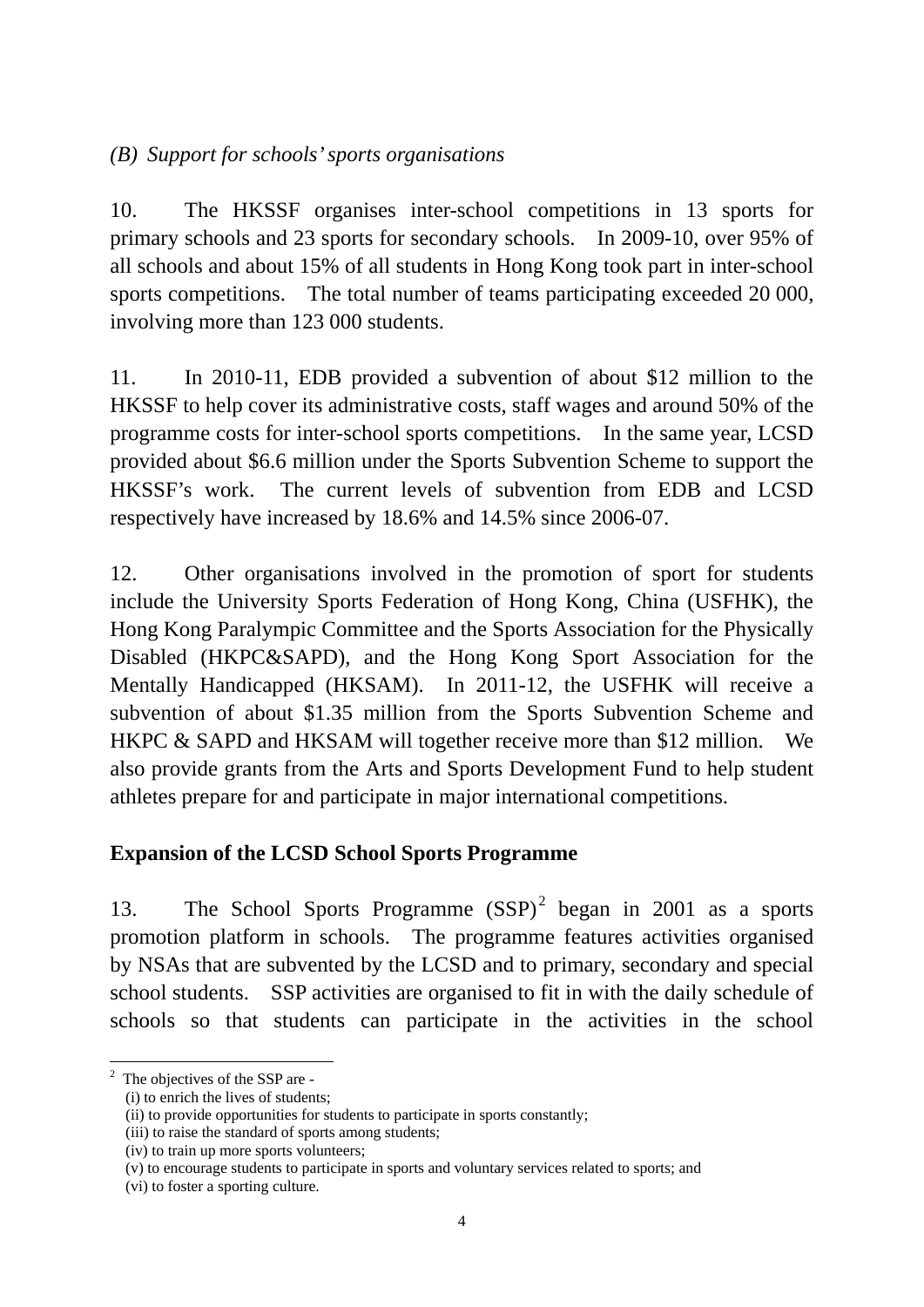environment during their leisure time. The SSP also helps to identify students with potential for further training and development.

14. The SSP has expanded over the years to cover seven subsidiary programmes. These programmes, details of which are at **Annex I**, provide activities such as sports demonstrations, tours of sports venues and opportunities to watch high-level international competitions as well as sports training. The SSP also provides training for volunteers to help schools and NSAs organise sports activities. In 2009-10, over 7 700 programmes were organised under the SSP, attracting over 600 000 participants. More than 1 000 primary and secondary schools have joined the SSP, representing a participation rate of more than 90% of all schools in Hong Kong. In 2010-11, LCSD's annual expenditure on the SSP was \$16 million.

# **Provision of sports facilities and priority booking for schools**

15. Since 2005, we have spent about \$4.5 billion on building or upgrading sports facilities. We are currently building 15 new sports facilities with a total investment of more than \$9 billion, and we are upgrading existing facilities such as the Victoria Park Swimming Pool Complex, the Kwun Tong Swimming Pool Complex and the Mong Kok Stadium. New sports projects under planning include sports centres in Area 74, Tseung Kwan O, Area 14B, Sha Tin and Area 14 (Siu Lun), Tuen Mun, as well as an open space project in Area 117, Tin Shui Wai. The completion of these new facilities will provide more easily accessible sports venues for training and competitions for students and members of the general public. In addition, the \$1.8 billion redevelopment of the HKSI will provide state-of-the-art training facilities and comprehensive support services for athletes, including student athletes who have the potential to pursue a career as top-level sportsmen and women.

16. To help provide students with greater access to public sports facilities, LCSD allows schools to reserve facilities one academic year in advance for the period from September to mid-July of the following year. This priority booking arrangement applies during normal schools hours, i.e., from 7:00 am to 5:00 pm on weekdays and 7:00 am to 1:00 pm on Saturday. For swimming pools the arrangement generally applies to the period from 8:00 am to 6:00 pm on weekdays and 8:00 am to 1:00 pm on Saturdays. To encourage schools to organise sports activities, schools are allowed to use specified facilities free of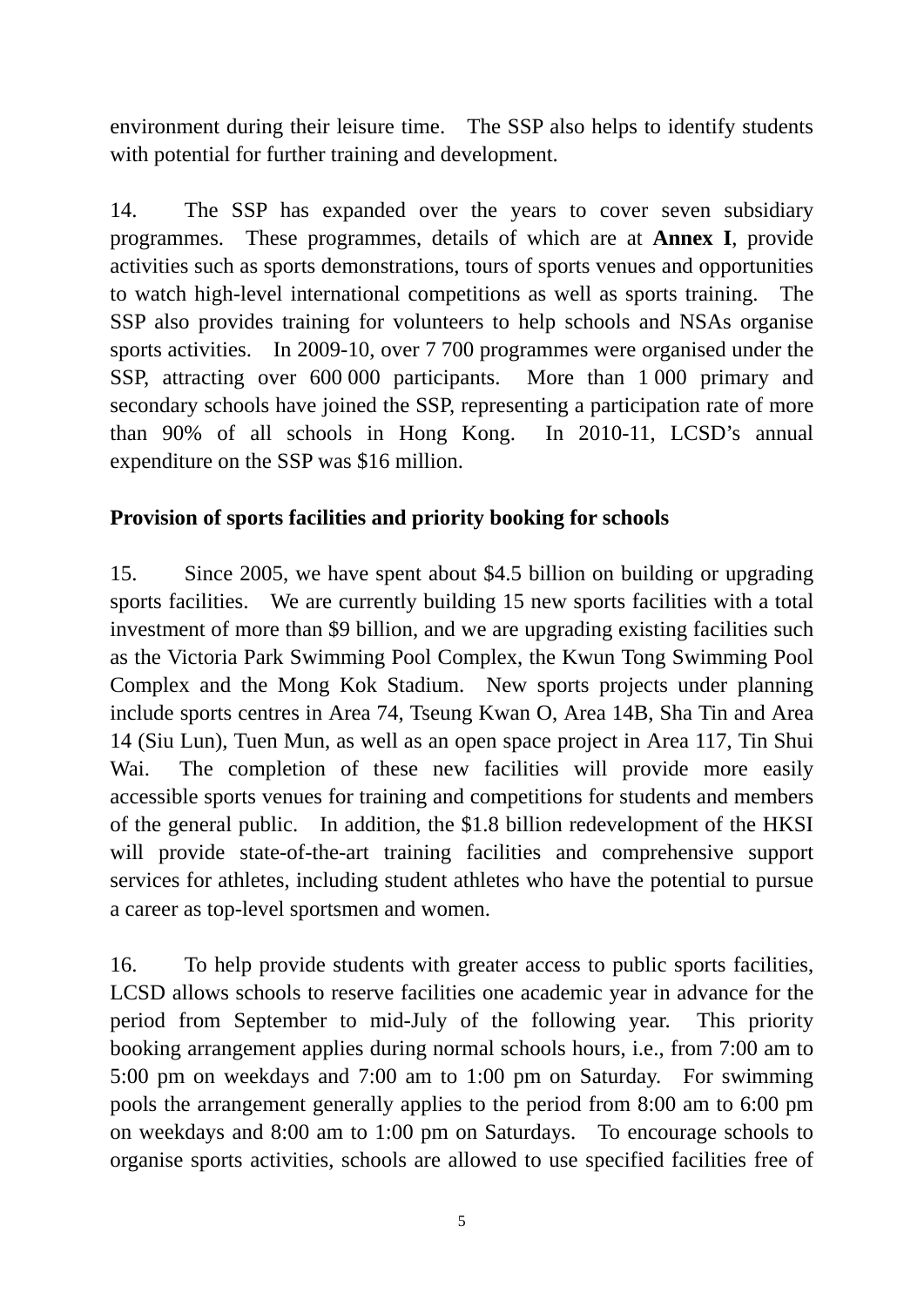charge from opening to 5:00 pm on weekdays between 1 September and 30 June of the following year. Students enjoy a half-price concessionary rate for hiring leisure facilities at non-peak hours.

17. Schools are major users of LCSD sports facilities (see **Annex II**). Since 2008-09, the HKSSF has been using LCSD facilities for about 600 hours and over 20 000 hours for training and competitions respectively (see **Annex III**).

18. We will continue to provide new sports facilities. We will also encourage schools to open up their own sports facilities after school hours for Hong Kong student team training or inter-school competitions. The number of schools that open up their facilities has increased from 22 in 2007 to 61 in 2011.

# **More support for outstanding student athletes**

19. Many potential top athletes are students in secondary schools or tertiary institutions. To help maximise their potential and to achieve good results in high-level competitions, students need to dedicate time and energy to training, preparation for and participation in sports events. They therefore need to be able to balance the demands of their studies and their sporting careers.

# *(A) Support in secondary schools*

20. EDB considers it important for students to receive a broad and balanced education and believes that high-level athletes should study in regular schools with tailor-made training programmes. At present, the Hong Kong education system does not obstruct students with sporting potential from being identified, receiving training, and taking part in competitions. Rather, EDB provides policy flexibility that enables students to balance high-level sports participation with study and other needs, e.g., by -

- (a) granting students leave to take part in training and competitions, and providing them with extra assistance in academic studies;
- (b) allowing students representing Hong Kong to request special consideration when public examinations clash with international sports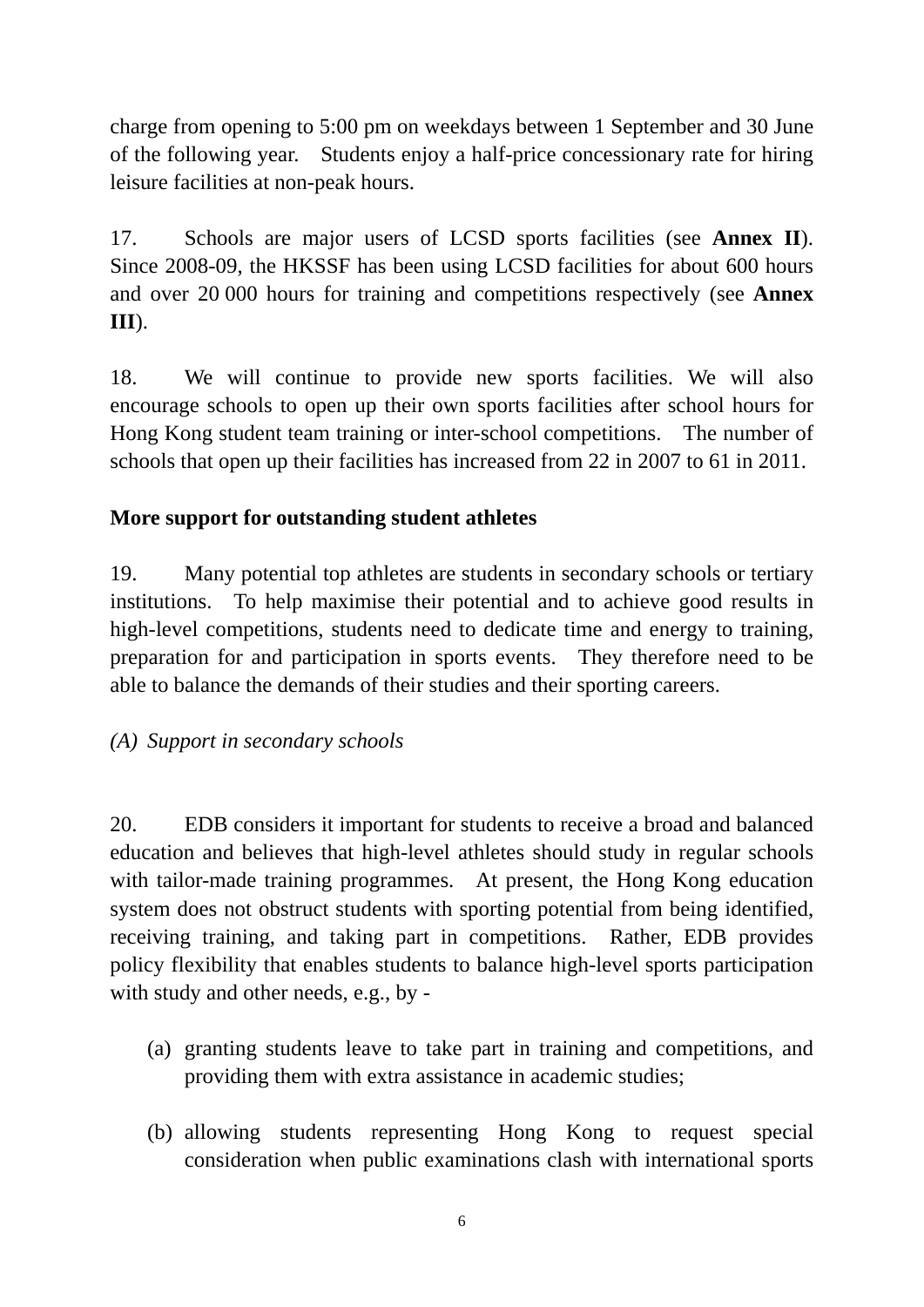competitions – in such cases the Hong Kong Examinations and Assessment Authority can exempt students from taking the examination and assess their performance using other means; and

(c) tailor-made training programmes offered by the schools or in collaboration with other institutions for athletes to help them strike a balance between studies and sports career (see examples at **Annex IV)**.

## *(B) Support in tertiary institutions*

#### (i) Admission of athletes

21. Student admission is a matter within the autonomy of tertiary institutions. Institutions adopt merit-based systems that seek to ensure that the students admitted would have the necessary knowledge base, learning skills, language proficiency and aptitude to benefit from tertiary education. When considering admission applications, tertiary institutions make a holistic assessment of an applicant's performance in all relevant aspects. If an applicant has achieved outstanding results in sport, institutions have special admission schemes or may give special consideration to such an applicant.

22. Under the Joint University Programmes Admissions System, there is a Sub-System for School Principal's Nominations and a Self Recommendation Scheme to give due recognition to students who have achieved outstanding results in "non-academic" areas such as sport. The eight UGC-funded tertiary institutions also accept athletes nominated for admission by the Sports Federation and Olympic Committee of Hong Kong, China (SF&OC) and the HKSI.

(ii) Special study arrangements for athletes

23. Tertiary institutions are supportive of the need to nurture students' sporting potential and excellence. They provide flexibility to facilitate student athletes to undergo training and participate in competitions taking into account their individual circumstances, given that different academic disciplines may have very different lesson time requirements and modality of studies. For example, institutions may provide special arrangements with regard to class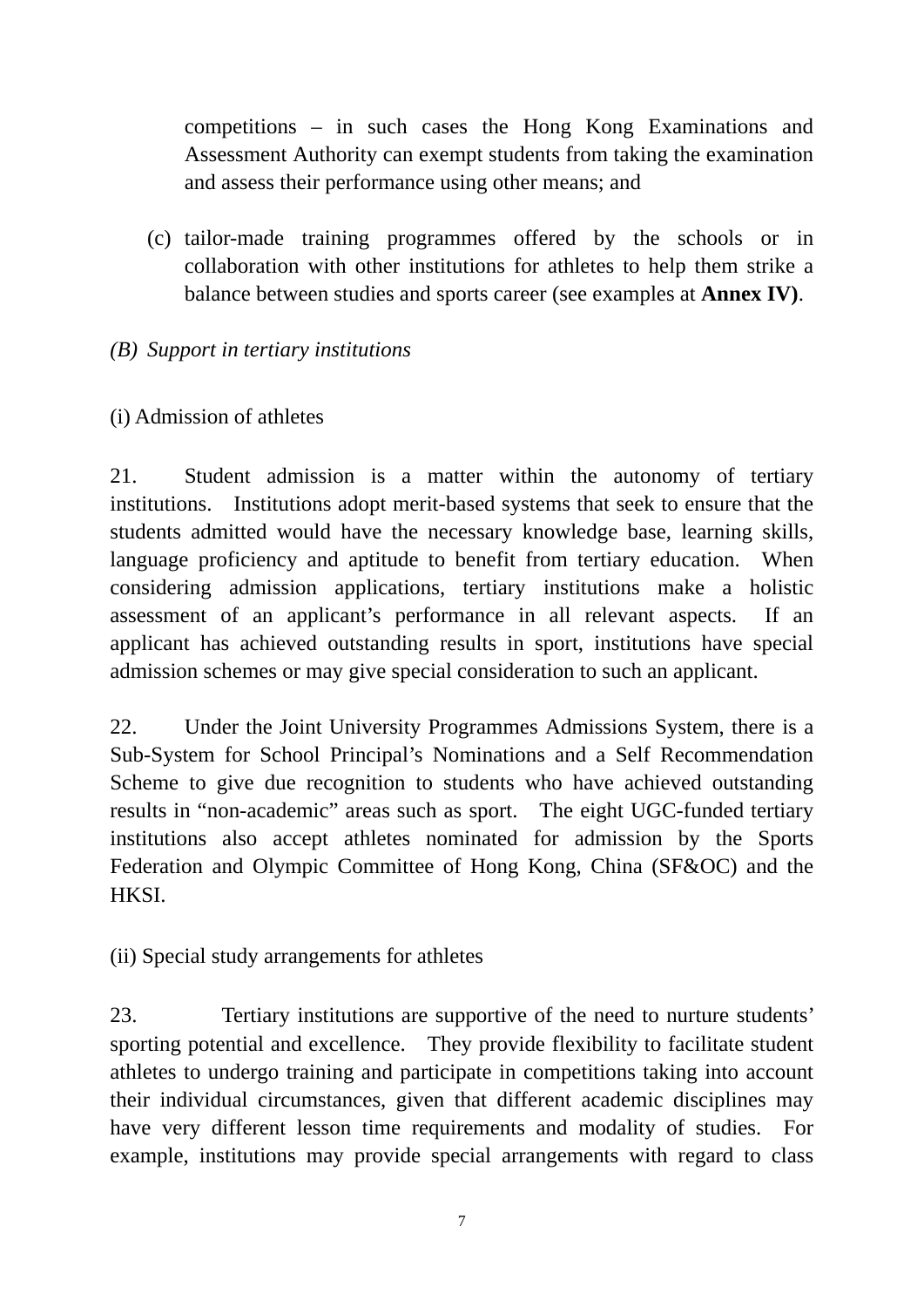schedules, coursework submission and examinations for student athletes. Athletes may also apply for leave of absence, suspension, deferral or extension of studies to suit their study pace, in accordance with the regulations of individual institutions.

24. In addition, some institutions have designated programmes or personnel (e.g., team managers, coaches, mentors or academic advisers) to monitor the performance of and offer advice on academic and other matters to student athletes.

25. Many institutions have designated financial aid, scholarships and awards for student athletes. Some institutions also provide special arrangements to cater for the accommodation needs of athletes.

(iii) Support from the HKSI and SF&OC

26. In 2008, the HKSI launched the Enhanced Athletes Educational and Vocational Development Programme to provide educational and career development support to athletes. The programme offers services such as academic guidance, tutorial services and education subsidies. Since the introduction of the programme, some 850 athletes have received training and support, of which 250 athletes have received scholarships for further studies. In 2008, the SF&OC launched the Hong Kong Athletes Career and Education Programme, which provides education and career development support to current and retired athletes (for up to four years after retirement). The programme offers scholarships to athletes to take language courses, as well as certificate, diploma, higher diploma, associate degree and undergraduate courses. So far, more than 130 athletes have benefited from the programme.

# **Way Forward**

27. EDB will continue to support the nurturing of athletes in schools by encouraging schools to adopt a "life-wide" approach to help students broaden their horizon and develop their sporting potential. Specifically, EDB will disseminate the good practices of school-based support for elite athletes through professional development programmes for teachers, encourage schools to liaise with NSAs and the HKSI to devise appropriate training schedules that enable student athletes to balance academic and sports development, and allocate extra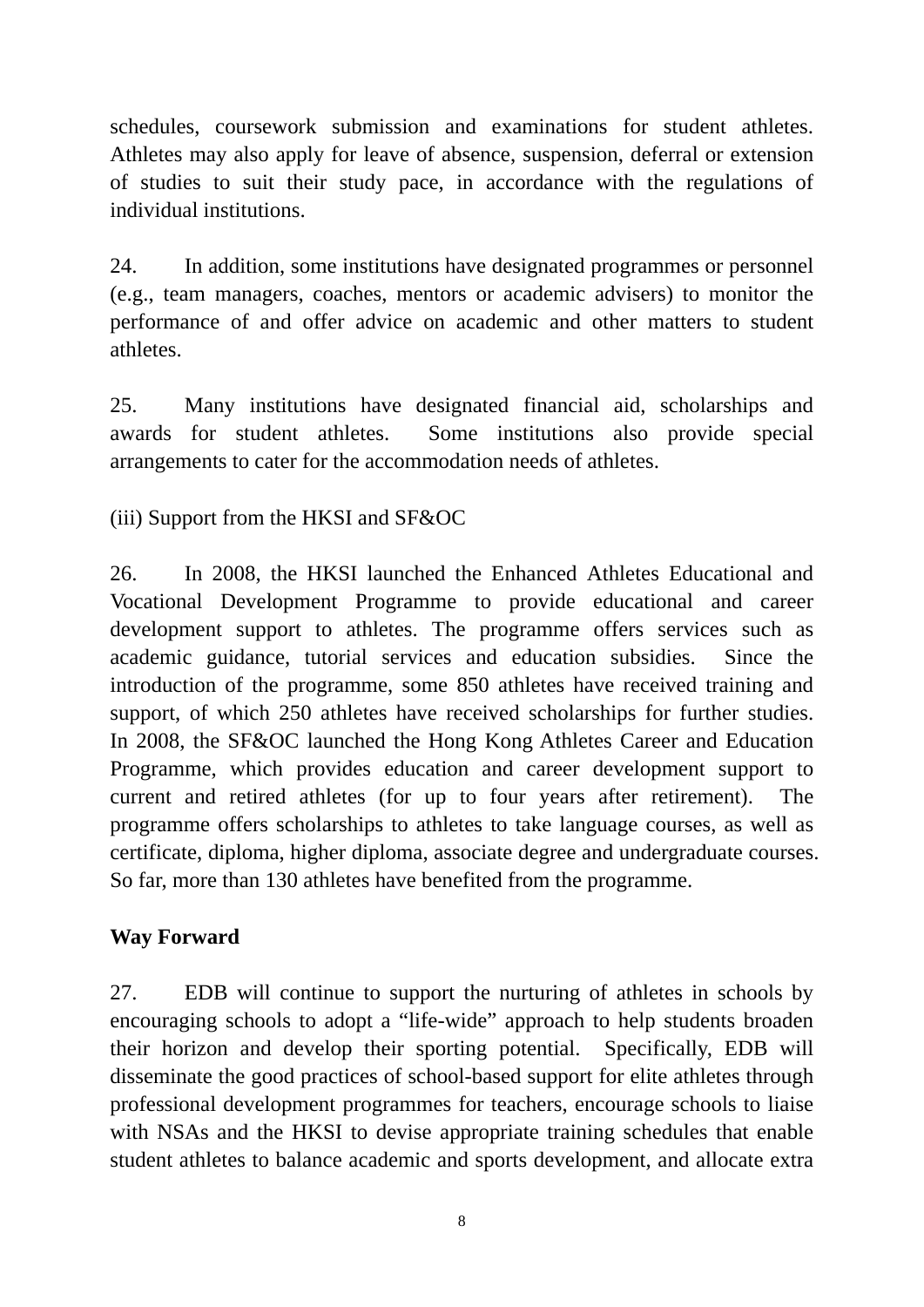funding for the HKSSF to develop more inter-school events in new sports.

- 28. LCSD will further strengthen the SSP by
	- (a) encouraging the schools that do not participate in the SSP to identify their needs under the programme;
	- (b) inviting more NSAs to participate in the SSP so as to provide a wider range of sports choices and increasing the number of activities under the respective subsidiary programmes;
	- (c) providing more information for future teachers undergoing training at the Hong Kong Institute of Education and other tertiary institutions to ensure that they have a good understanding of the SSP and would be in a position to encourage their students to take part in sport; and
	- (d) arranging more opportunities for students to watch high-level matches, pre-match training and demonstrations under the guidance of professional coaches from the NSAs, in order to stimulate their interest in taking part in sport.

29. With the proposed establishment of the \$7 billion Elite Athletes Development Fund to finance its future operations, the HKSI will seek to strengthen support for athletes in consultation with EDB and educational institutions. Possible areas for increased support include –

- (a) developing tailor-made in-house education programmes for student athletes that can fit in with their individual training needs;
- (b) exploring with post-secondary institutions the possibility of allowing more flexibility (e.g., through part-time and modular study) for their high-level student athletes to pursue their studies and giving recognition to prior experience and learning gained by athletes during their years of high-level training; and
- (c) collaborating more closely with local tertiary institutions to develop Hong Kong-based accreditation programmes in areas such as relevant sports science and coaching that are relevant to sports development.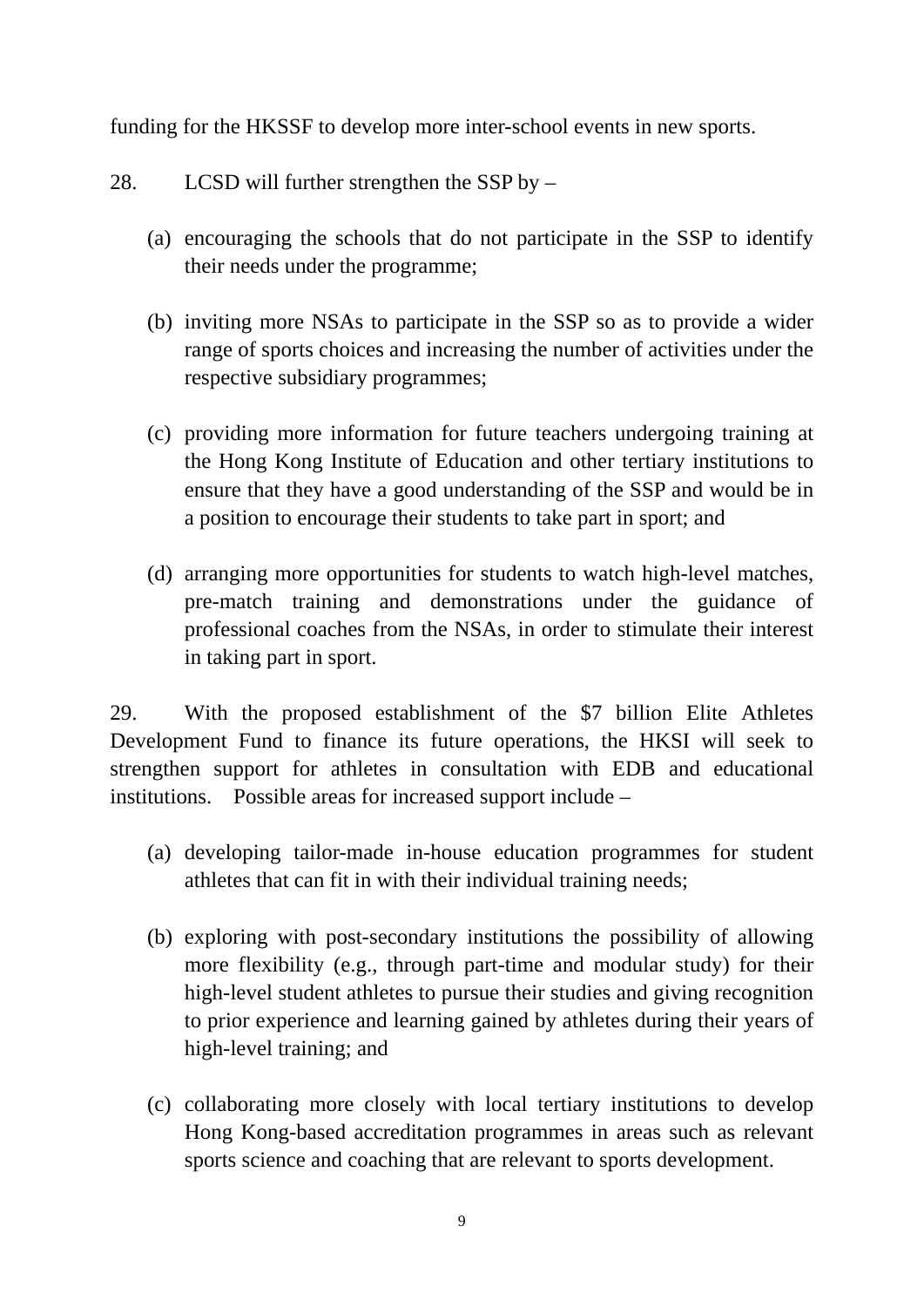30. The Home Affairs Bureau will work with EDB, LCSD, the HKSI and other organisations to formulate and implement measures to increase support for school sports and student athletes. In this context, we are considering a proposal to engage retired athletes directly in promoting sport in schools.

# **Conclusion**

31. Awareness of the importance of promoting of sport and sports education in schools has shown some improvement in recent years. We will continue to implement the current set of programmes and consider how best to introduce new initiatives to improve the environment for sport in schools and encourage students to cultivate an interest in sport. We will also work with the HKSI and NSAs to identify students with the potential to compete at a high level and provide the necessary training, educational and career development support to help them achieve their personal goals.

# **Advice Sought**

32. Members are invited to note the measures currently being undertaken by the Administration and stakeholders to promote sport in schools and support student athletes, and to comment and advise on possible areas for further improvement in these areas.

**Education Bureau Home Affairs Bureau May 2011**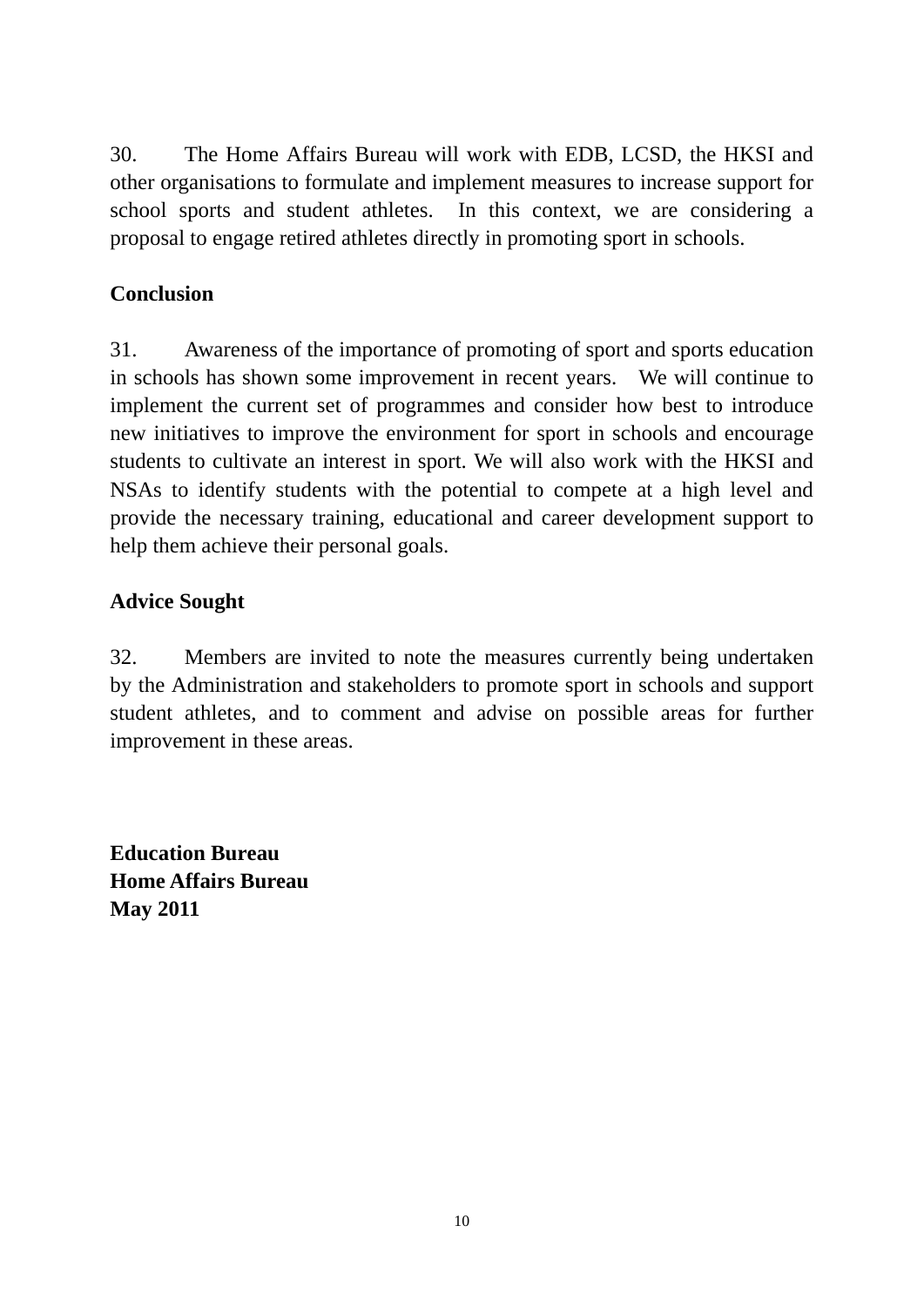#### **Annex I**

#### **School Sports Programme (SSP)**

The SSP consists of the following seven subsidiary programmes –

#### **(A) Sport Education Programme**

To provide students with updated information on sports through sport demonstrations, exhibitions and talks, guided visits to major events and sport venues.

#### **(B) Easy Sport Programme**

To modify sports training courses through simplified sports rules and equipment so as to arouse the interest of primary students.

#### **(C) Outreach Coaching Programme**

Coaches assigned by respective NSAs will conduct training in schools for students and help schools to set up teams.

#### **(D) Badges Award Scheme**

Students meeting standards set by NSAs will be awarded badges or certificates to recognise their achievements.

#### **(E) Joint Schools Sports Training Programme**

To provide advanced training for students who may be selected for advanced training in squads.

#### **(F) Sport Captain Programme**

To train coaches, sports administrators and sports co-ordinators to provide voluntary service in schools and at major sports events.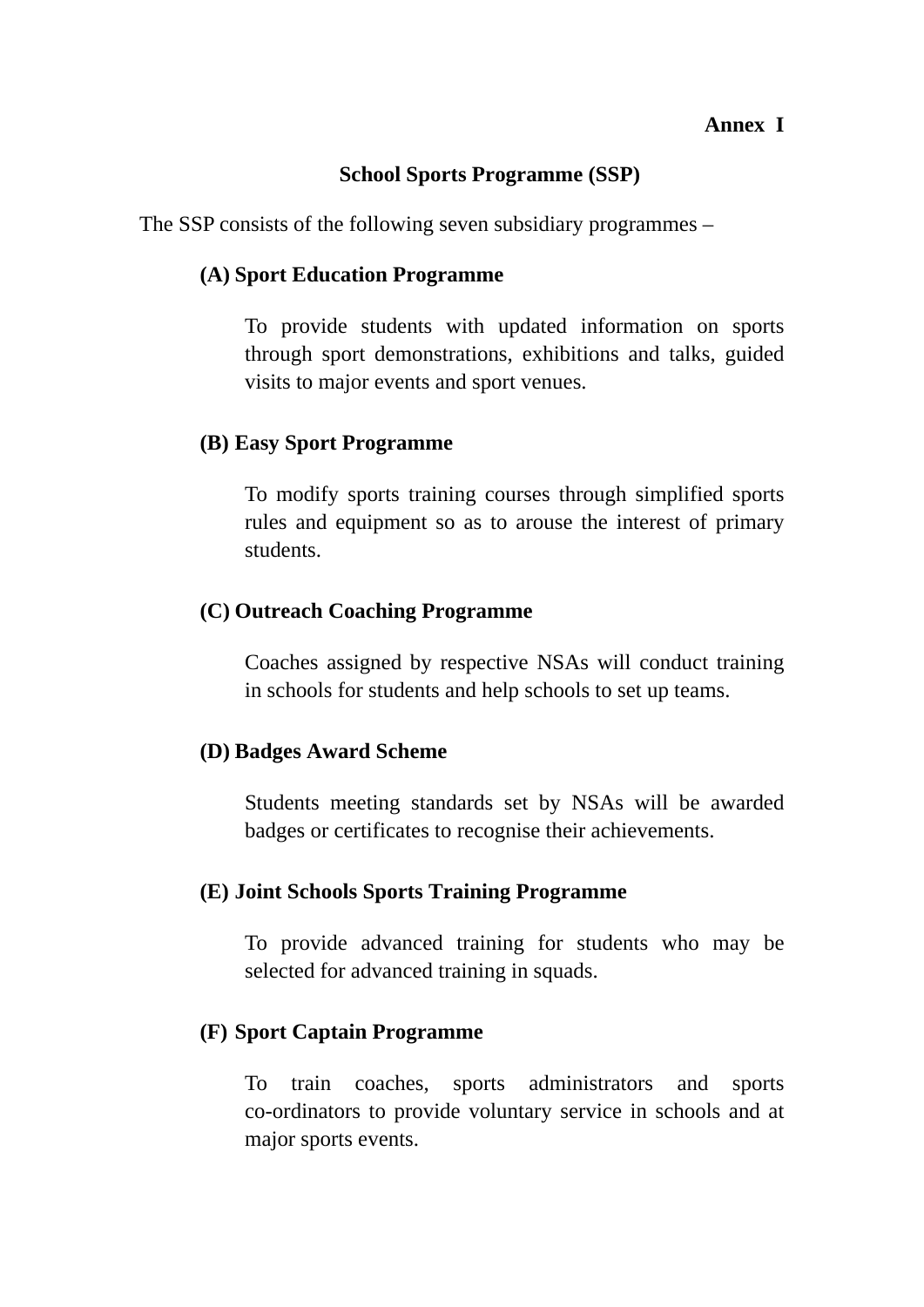#### **(G) Sports Award Scheme**

To encourage students to participate in sport regularly and to promote the concept of "One Student, One Sport", under this scheme three subsidiary award schemes have been developed to recognise the efforts of schools and students –

- **sportACT Award Scheme:** This aims to encourage students to participate in sport regularly and establish it as a habit by giving students awards based on their achievement of a pre-determined target number of hours spent participating in sport.
- **sportFIT Award Scheme:** This scheme aims to encourage students to participate in sport to improve their physical fitness by giving awards to students who participate in both the "sportACT" scheme and the School Physical Fitness Award Scheme administered by the Education Bureau. The objective is to arouse students' interest in participating in sport to improve their health.
- **sportTAG Award Scheme:** This scheme was launched in 2011 and aims to enhance the effectiveness of the sportACT Award Scheme and to encourage students to participate in skill assessments conducted by NSAs to help improve their skills. It gives NSAs an opportunity to identify students with potential for further training and invite them to join representative junior squads. A bonus award called "sportExcel" would be given to students who have achieved all the above three awards of the Scheme.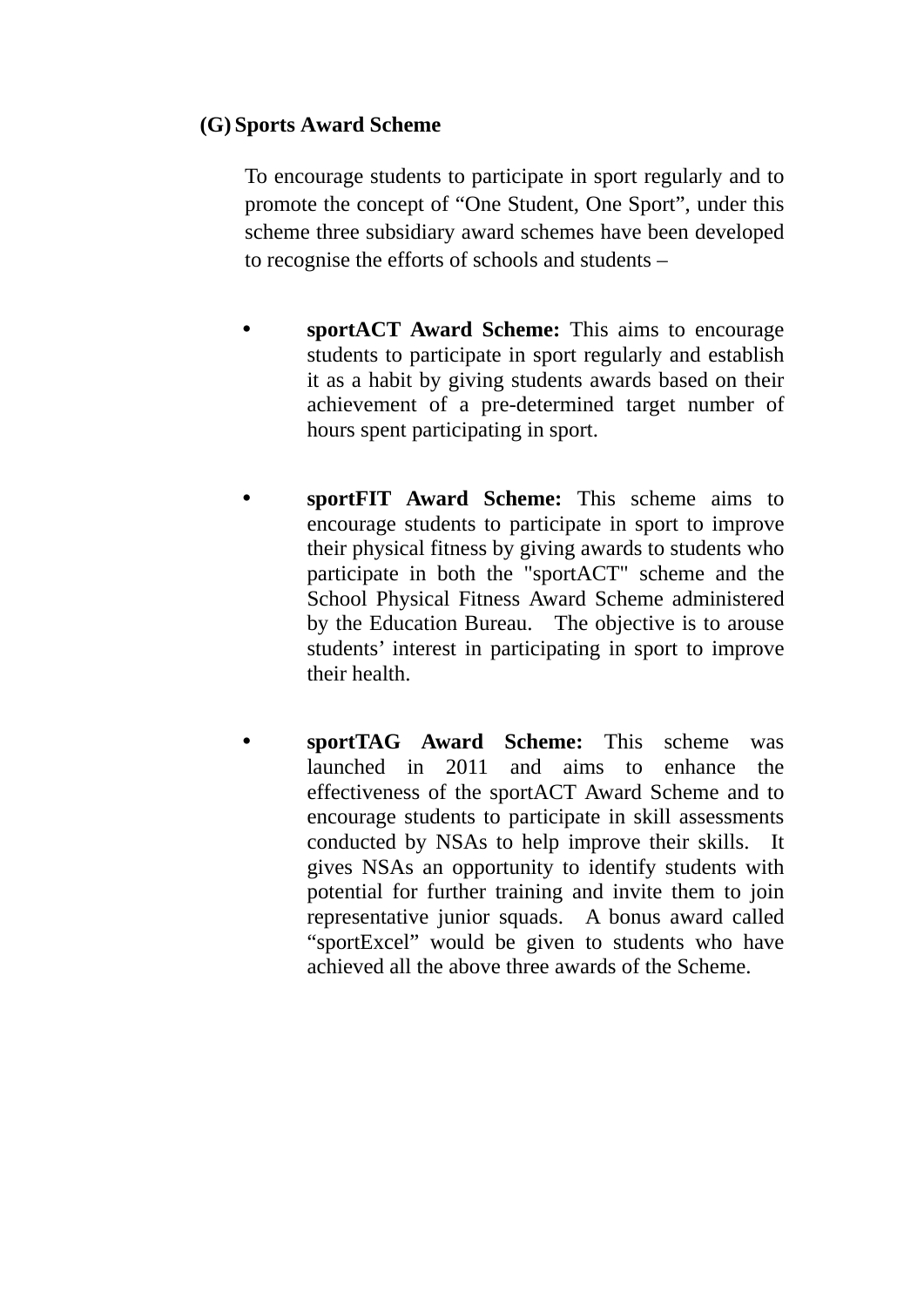# **Annex II**

| <b>Facilities</b>       | <b>Total hours of schools use</b> |         |         |
|-------------------------|-----------------------------------|---------|---------|
|                         | 2008-09                           | 2009-10 | 2010-11 |
| Indoor<br><b>Sports</b> | 153 512                           | 134 255 | 121 270 |
| Centres - Arena         |                                   |         |         |
| <b>Sports Grounds</b>   | 14 5 5 5                          | 13 5 98 | 13 752  |
| Artificial<br>Turf      | 7800                              | 6 6 8 3 | 6 3 8 9 |
| Pitches                 |                                   |         |         |
| Turf<br><b>Natural</b>  | 3 7 4 8                           | 3 2 9 3 | 3 0 4 2 |
| Pitches                 |                                   |         |         |
| <b>Squash Courts</b>    | 19 450                            | 17 213  | 16 981  |
| <b>Tennis Courts</b>    | 18 0 94                           | 15 806  | 14 617  |

# **Schools' use of major sports facilities**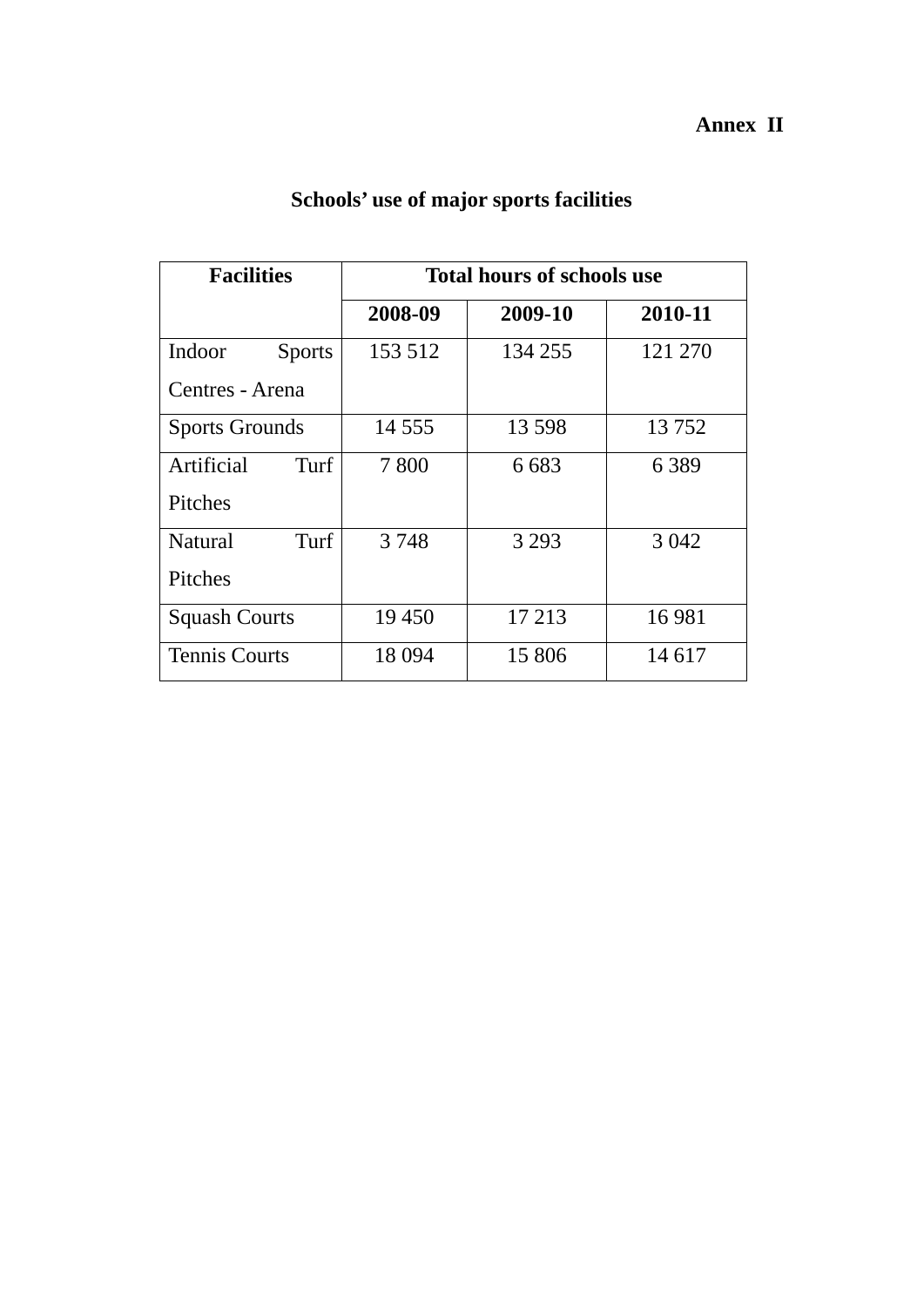## **Use of LCSD facilities by HKSSF for training and competitions under LCSD Sports Subvention Scheme**

| Year    | <b>Training hours</b> | <b>Competition hours</b> |
|---------|-----------------------|--------------------------|
| 2008-09 | 584                   | 22679                    |
| 2009-10 | 606                   | 22686                    |
| 2010-11 | n97                   | 22245                    |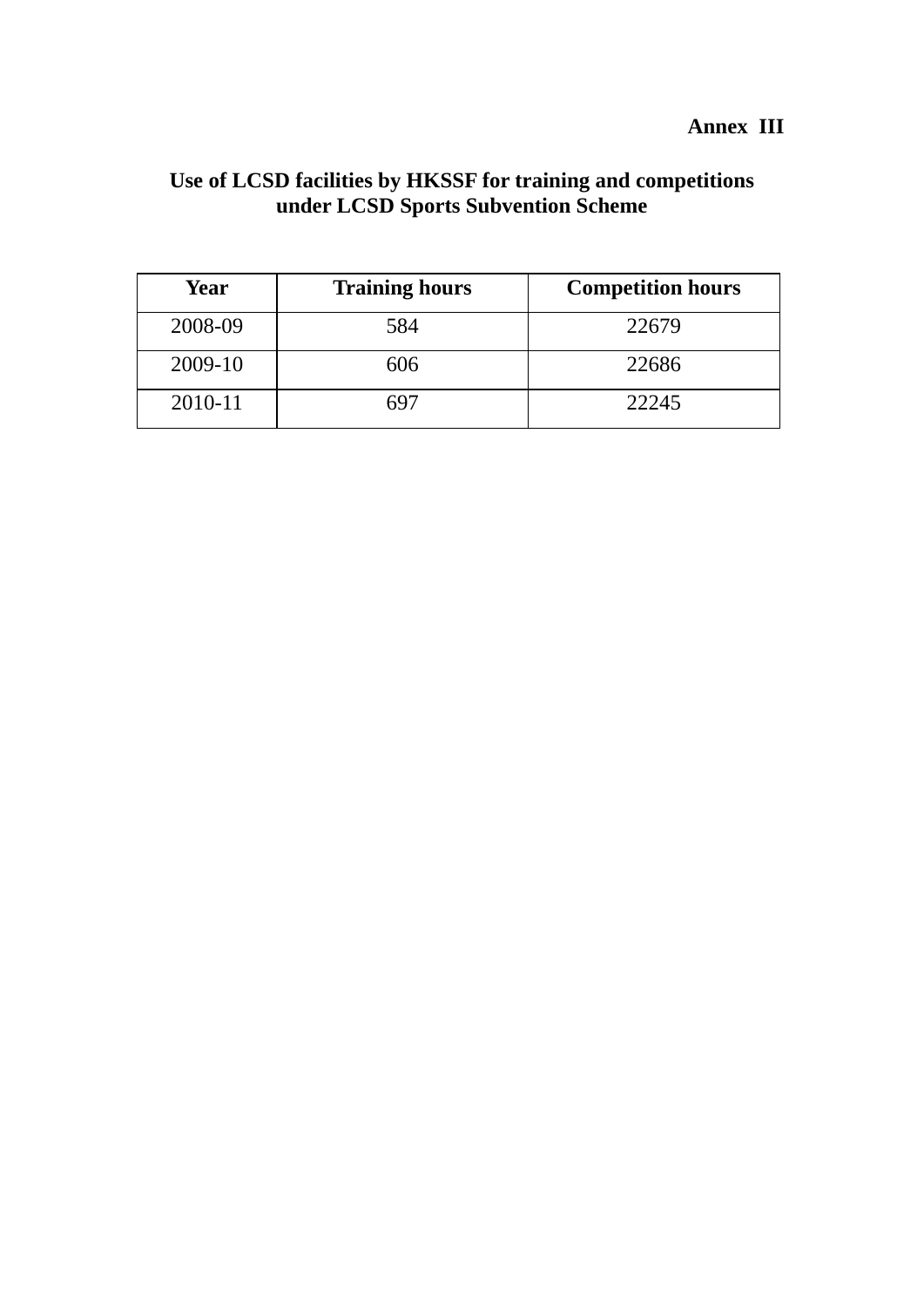# **"Partial integration" of elite athletes in regular schools**

# **(1) The learning group for athletes in Lam Tai Fai College**

- Athletes are grouped into one class in each year grade from Secondary 1 to 3, with a class size of 30 to 35 students; and
- The school has around 20 high-level athletes at Hong Kong team or youth squad level. Extra tutorial lessons and after-school learning support are provided to make up for the missing lessons of elite athletes who participate in open competitions.

# **(2) The Professional Footballer Preparatory Programme in Yan Chai Hospital Tung Chi Ying Memorial Secondary School**

- The class sizes of the football classes are 25 to 30 students in Secondary 1 and 20 students in Secondary 2 to 6;
- The football class students receive enhanced in-school training of up to 8 hours per week in Secondary 1 to 2; 6 hours per week in Secondary 3 to 4 and 4 hours per week in Secondary 5 to 6; and
- The school has 5 or 6 high-level athletes at Hong Kong team or youth squad level. Extra tutorial lessons are provided to them.

# (3) **The Physical Education Stream in Jockey Club Ti-l College**

- The school can recruit Secondary 1 students on a territory-wide basis;
- Half of all Secondary 1 to 3 students study in the PE stream and attend 7 periods of PE in each six-day cycle; and
- The school has around 50 high-level athletes at Hong Kong team or youth squad level, they may adopt a study